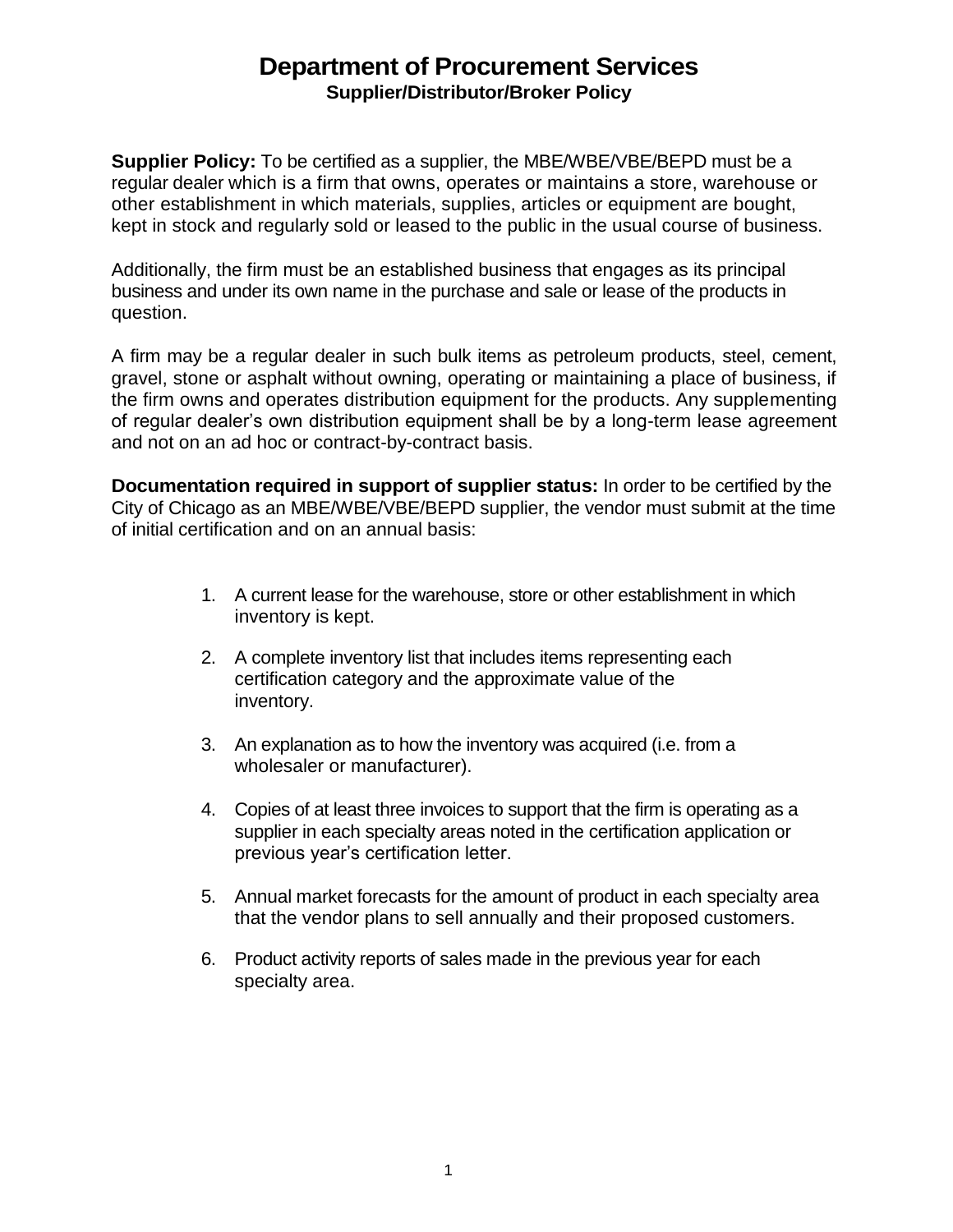## **Department of Procurement Services Supplier/Distributor/Broker Policy**

**Distributor Policy:** Firms not operating as a regular dealer, or as a broker as defined in accordance with Section 2-92-420 of the Municipal of Chicago, may be considered a distributor for the purposes of certification as an MBE, WBE, VBE or BEPD.

## **Documentation required in support of distributor status:**

In order to be certified by the City of Chicago as an MBE/WBE/VBE/BEPD distributor, the vendor must submit at the time of initial certification and on an annual basis:

- 1. Current (no older than one year from the date of submittal) annual distributor or manufacturer's agreements that clearly identify the products that the certified vendor can provide that correspond with the certification categories.
- 2. A description of the manufacturer's qualifications for its exclusive distributors and/or manufacturers representatives on the manufacturer's letterhead.
- 3. Indication on the manufacturer's letterhead that the product cannot be secured by the general public. The letter must also include the defined region for the agreement, the number of distributors within the region and whether or not the agreement is exclusive with the vendor seeking certification.
- 4. Copies of documentation that supports a sample product distribution flow (for a customer other than the City of Chicago) for each specialty area which includes, but is not limited to:
	- a. The invoice supporting the sale of the product to the customer.
	- b. The invoice supporting the receipt of the product from the manufacturer by the vendor seeking initial or continued certification.
	- c. Proof of payment from the customer.
	- d. Proof of actual delivery using a common carrier that was paid for by the vendor seeking initial or continued certification to support that the product was drop shipped or delivered "just in time."
	- e. Annual market forecasts for the amount of product the vendor plans to sell annually and the proposed customers.
	- f. Product activity reports of sales made in the last year to the firm's top five customers.